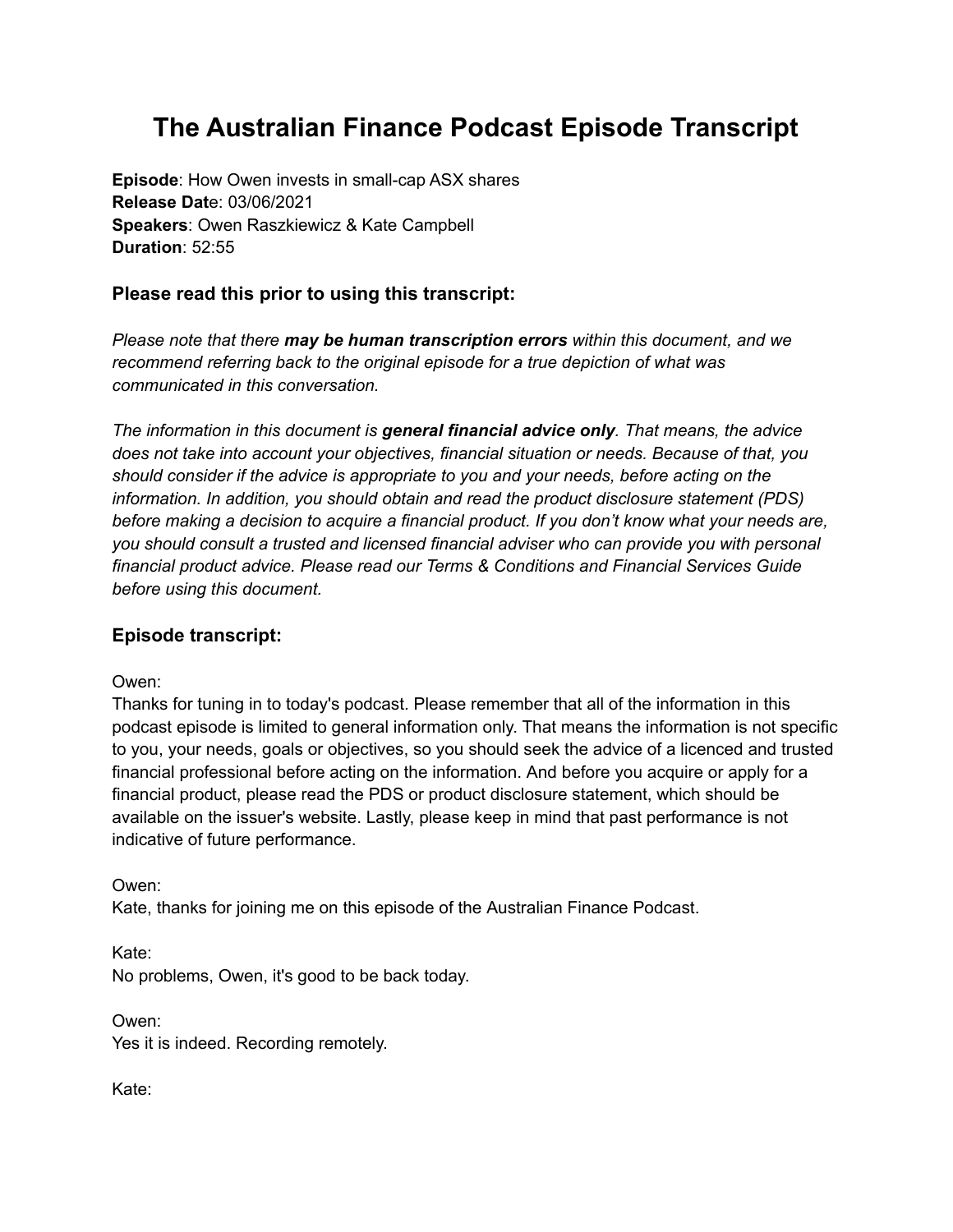Yes. I'm in, sadly, rainy Melbourne but you've got nice weather up in Sydney, so lucky you.

# Owen:

Yes. Dear listeners cannot see this but I'm actually sitting on the edge of a bed in an Airbnb in Sydney with the curtains drawn behind me just to try and keep it nice and quiet, so apologies for any background noise. But hey, today, we're talking about two things, which are really exciting. One is space and the other thing is investing, in particular small cap companies, so small companies here in Australia. So you've got some questions for me and we're excited to talk about what we have in store today, so I'll throw it over to you.

# Kate:

Yeah, we thought we'd talk a little bit more about small companies off the back of our whole shares month that you've had the pleasure of listening to us a lot talk about different investments, especially Disney over the last five episodes or so, so we thought maybe as a carry on from that, we would talk about the smaller companies on the Australian stock exchange and I know that's what excites a lot of investors and that's often what Owen covers on his other podcast, The Australian Investors Podcast. I think we're just talking about some of the basics because we haven't really discussed it before. What are the risks, because there are a lot more risks to be wary of, like investing in anything that's new, developmental, can be quite risky and with small caps there's a much higher risk than maybe some of the blue chip stocks that we've mentioned before, of going to zero.

# Owen:

I'll hopefully debunk some of those myths for everyone today. We've got to be 100% honest here, one of the reasons that we're doing this episode is because we at Rask, as many of our listeners will know, we actually offer subscriptions, investment subscriptions where people can join and see all of our investment research. So you could join one of our services and learn about our favourite ETFs or you could join another one and learn about our favourite blue chip shares and this one in particular that we're talking about today is called our Rask Rockets Programme and hence, space and all the space analogies and phrases that we bring in today. Once a year, I'm just going to be straight up here, once a year we open a particular membership, we call it the Rask Rockets Programme, to people and to investors who want to start investing in small cap shares or for investors that have 20 or 30 years experience. We have investors on our books that join this service every year that have been investing for longer than I've been alive, and they join because they want to hear about all of these emerging companies, which are higher risk but they want our research on them.

# Owen:

So this is what we're talking about today but instead of making it join now, buy into a service, what we're going to try and do is hopefully educate you on small cap investing and if you want to learn more, about our programme and what we have to offer then you can go and do that straight after this podcast.

Kate: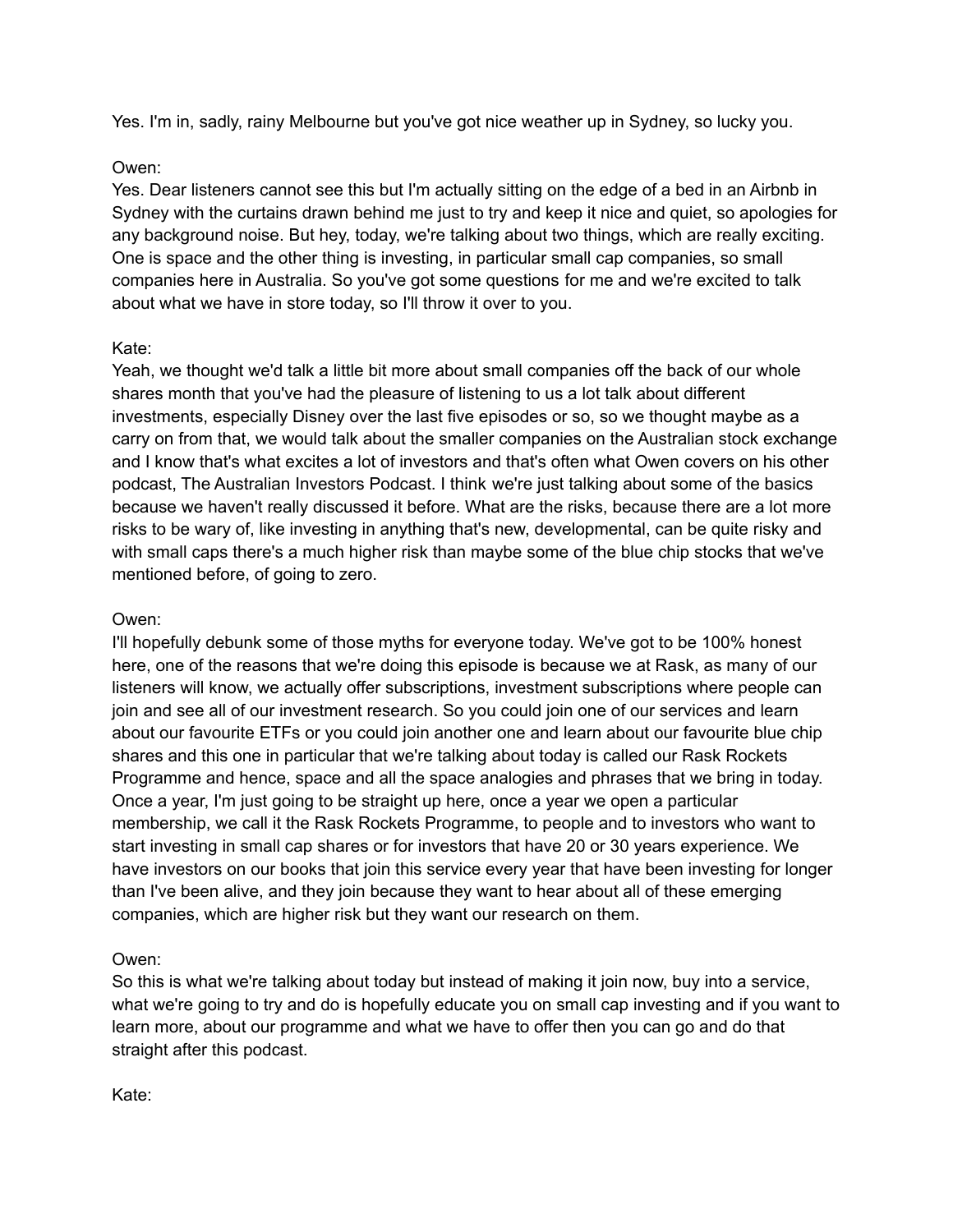Awesome. I think small caps can be really fun and exciting, so it's a good episode to talk about today. I think we should just note that small caps can be really risky, so everything in this podcast is general in nature, so don't just go off and make a rash decision without doing your research, making sure you consider all the risks, which there can be quite a few. We can't always mention all of them today, so we might mention a company but we can't rattle off the hundred different risks associated with that new emerging technology. So make sure you do your research, listen to The Australian Investors Podcast, take our free courses on Rask education and speak to your financial advisor before acting as well. We've been doing this for quite a number of years now. Owen's got a whole team of analysts behind him and it's what helps keep everything else we do free. I hope you enjoy this episode as I ask Owen a few of the questions that I had about small cap investing and I presume that they're questions that other people might actually be thinking about too.

#### Owen:

Yeah, I think this is really good. You just mentioned something there Kate, just before we get into the small cap discussion, you mentioned that this is how, effectively, we keep the lights on. Our business, we have two missions and one of them is to help Australians take care of their finances, because we never had that kind of guidance growing up or at least I didn't have someone in my life who could give me sound, long term advice. If you don't have that in your life or if you know people that don't have it in their lives, that's why Kate and I started this podcast and that's why we do so many things and we have so many free courses. The other side of our business, the thing that pays for that is our subscriptions because we believe subscriptions are very transparent. You know what you're getting, you know how much you're paying, you know when you're paying it. So this is how we do it. It's exciting because this is what we love doing too. Without further ado, let's start talking about small companies.

#### Kate:

Awesome. So I thought the most important question to start with was, why do you personally choose to invest in smaller cap companies? There's so many options now we've talked about like exchange traded funds, there's robo-advisors, managed funds, property. There's so many investment options and small cap companies are arguably harder to do the work to invest in. So what makes you think that there's an opportunity there and why do you put your focus into that area?

#### Owen:

I guess we're trying to put our money to work in a place where we get the maximum potential return, potential meaning that we don't always get everything right, there is risk in investing as opposed to saving money so what we're going for is the assets or investments where we have potential for the greatest return, and there are many different kind of principles around science or whatever analogies you want to bring into this but basically, we're going to the point of least resistance with the maximum return potential. So down in the small cap end of the market, I say down there because what we're saying when we say small caps, we're talking about smaller companies. So if you look at a list of all companies in Australia, we're looking at the ones further down, so the ASX 200 has 200 companies, 200 largest in Australia. The ASX 300 has 300.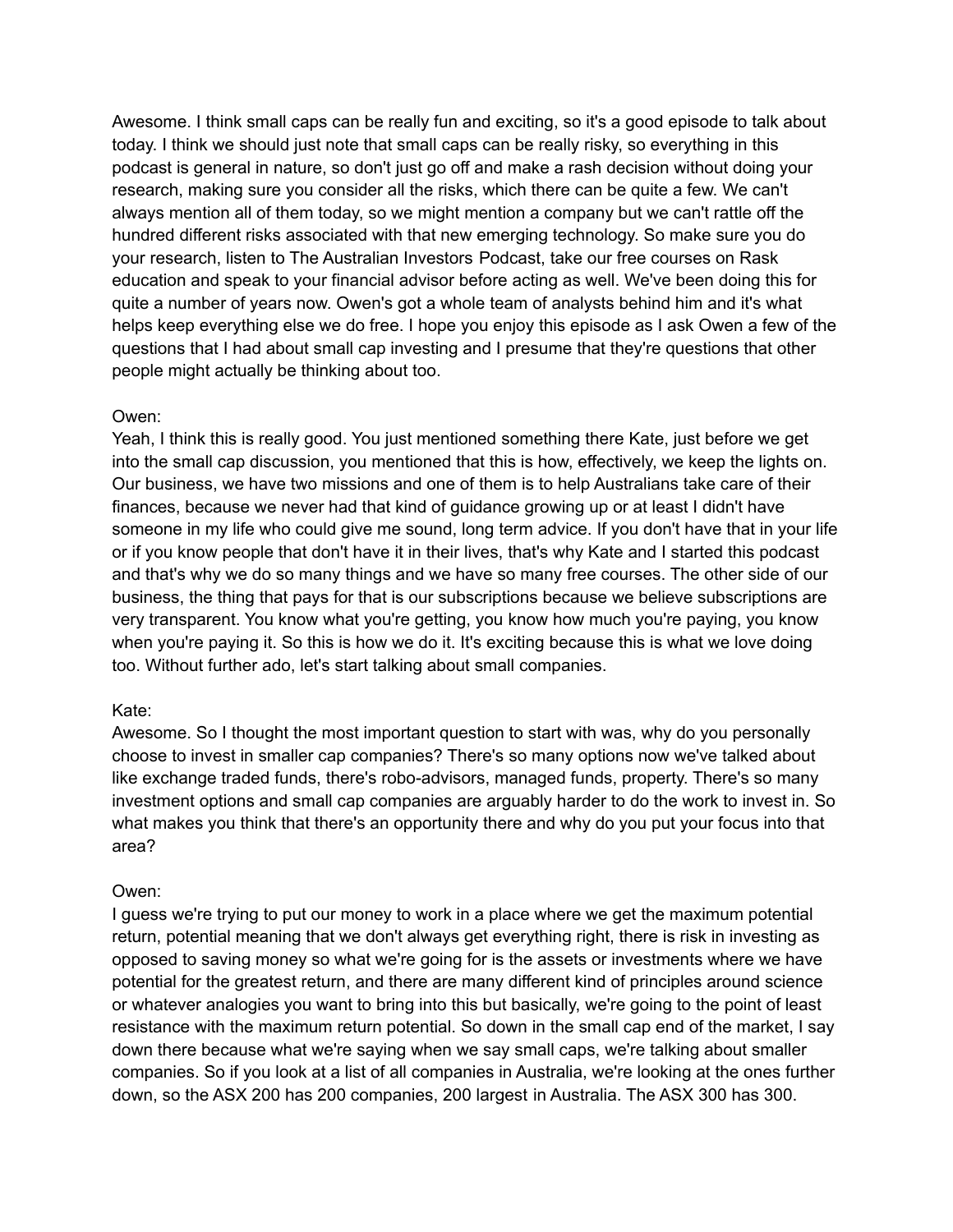We're looking for companies when it comes to our Rask Rockets Programmes, we're looking for companies further down.

Kate: With smaller market caps.

# Owen:

Smaller market cap, hence the word small cap. It's hyphenated, but yeah. So when we talked about Disney in May, we were talking about one of the biggest companies in the world. When we talk about small companies, we could be talking about companies as they're valued on the stock market. They may be 1/100th, 1/1000th the size Disney is today. There's some real, key fundamental differences but to keep it as concise as possible, what I want to just get across to people is that, if you're investing in individual companies, you want to be able to invest in a way where you have a unique edge. So you understand that business more so than the next person.

# Owen:

I don't know the exact numbers of Disney but I would imagine at any one time, anywhere in the world or all around the world, there would be at least 50 professional analysts researching Disney. They might be on Wall Street, they might be here in Australia, they might be in Europe. Everyone's looking at Disney stock and analysing it. What gets me really excited here in Australia is that you can go down, you can try and find one of these small companies and there might be no analysts that have ever taken a proper look at it. So then you as an individual investor, you could be the first person, the first good analyst looking at this company and trying to value it and trying to understand what widgets it sells, who is its customers, how much they make, and that's really exciting for someone like me. One final thing before I throw it back to you, Kate, well it's two things.

# Owen:

One is that my business, Rask, the business that we're creating, altogether all of us, we have six employees, we have three contractors that permanently work for us and then some extras around the sides. We are a small business, right? But the companies that I'm looking at investing in on the stock market are not that small. So even though we say small cap, they can still have 100 employees. They can still have 200 employees and still be considered small. So these can be good businesses. Just because they're down the smaller end doesn't necessarily mean they're selling honey at the local craft market. They're actually legitimate businesses.

# Owen:

One final thing is, and this is where people I think often go wrong, is they often buy small caps and they're all in, let's go all in on some resources companies from God knows where or some bio tech. The way we approach it is very different. We understand that there are risks but we still focus on quality companies but we take a whole of portfolio approach so that we don't just put all of our eggs in one company. We've got 10 or ideally 20 companies. We tell our members to allocate an equal amount to each of those 10 companies, which I'll get to in a minute because I know you've got a question on that.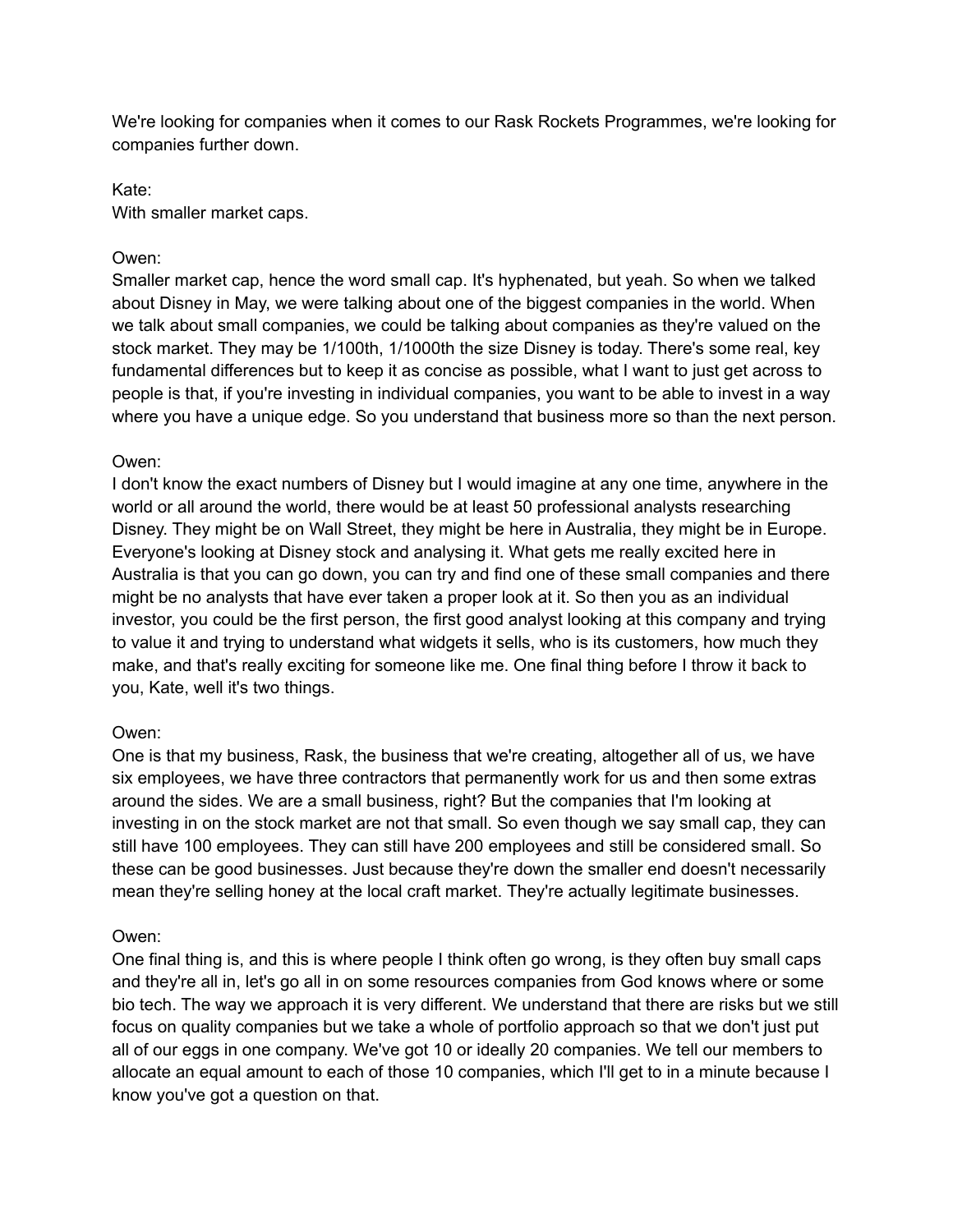# Kate:

Yeah, and some of the awful stories that you hear about people losing a substantial amount of their wealth or maybe one of their parents' or siblings' is when they invest in one of these small caps, often because it was recommended to them on the internet or through a friend, and they just put all of their money into one company. I think that's really important and that sort of leads into my next question. Thinking about investing in small caps is part of your portfolio, you obviously don't want to put 100% of your portfolio into one company, regardless of whether it's a small cap but if you're maybe using the core and satellite approach like we've talked about before and maybe 20% of your portfolio is allocated to small caps or other things, how do you personally, and how would other investors assess how much to invest in small caps individually and as a collective part of their portfolio? Like working out what weightings to use in your portfolio.

# Owen:

So it's obviously a bit different for me, Kate, because I'm the one who gets to analyse these companies every single day and I've been doing it for a long time, so it's different for me. I can say, by looking at this company, what do I consider to be the risk? Is it appropriate for my situation? Everyone's going to be different and that's the risk that we take by giving this research that someone thinks, hey, Owen just said this is a really good company to invest in, I've got \$10,000, it's the only \$10,000 I have, I'm going to put all my money into it. That would be a tragic idea. Even if we're right, all that that would prove to you is that next year when it comes around again, you just put all of your winnings, and I put air quotes, into that next company and you might be taking an even bigger risk again by throwing it all in again. So what we're trying to emphasise to people is, if you have \$20,000 to invest, our programmes, our Rockets programmes, we call them programmes but they're just membership sites, we call them programmes and they're named Rockets because it's meant to be a bit of fun. I love space, everything to do with space. I'm a massive nerd, I've got a sweet telescope. Check it out on Instagram.

# Owen:

The reason that we call it Rockets is because it is typically riskier. If you look at our results in the past, sometimes... We've got a public page where you can go and look and you can see the returns of our previous mission, which was called Apollo. What you'll find is if you look at the track record, some of the companies are down like 60% but then there's one that might be up like 1000% up or more and another one that might be up 300% and another one that's up 200% and another one that's down 40%. The point is here that if you were to just try to randomly pick one of these because you've subscribed to our service and you're like, "I'm just going to pick that one. It sounds good," but that's the one that goes backwards 60%, you're going to feel pretty silly and it's going to hurt when you've got all your money in that one. But if what you do is you follow what we say as general guidance, which is, if you are a member, don't over-complicate it. Just put the same amount of money into each individual one.

Owen: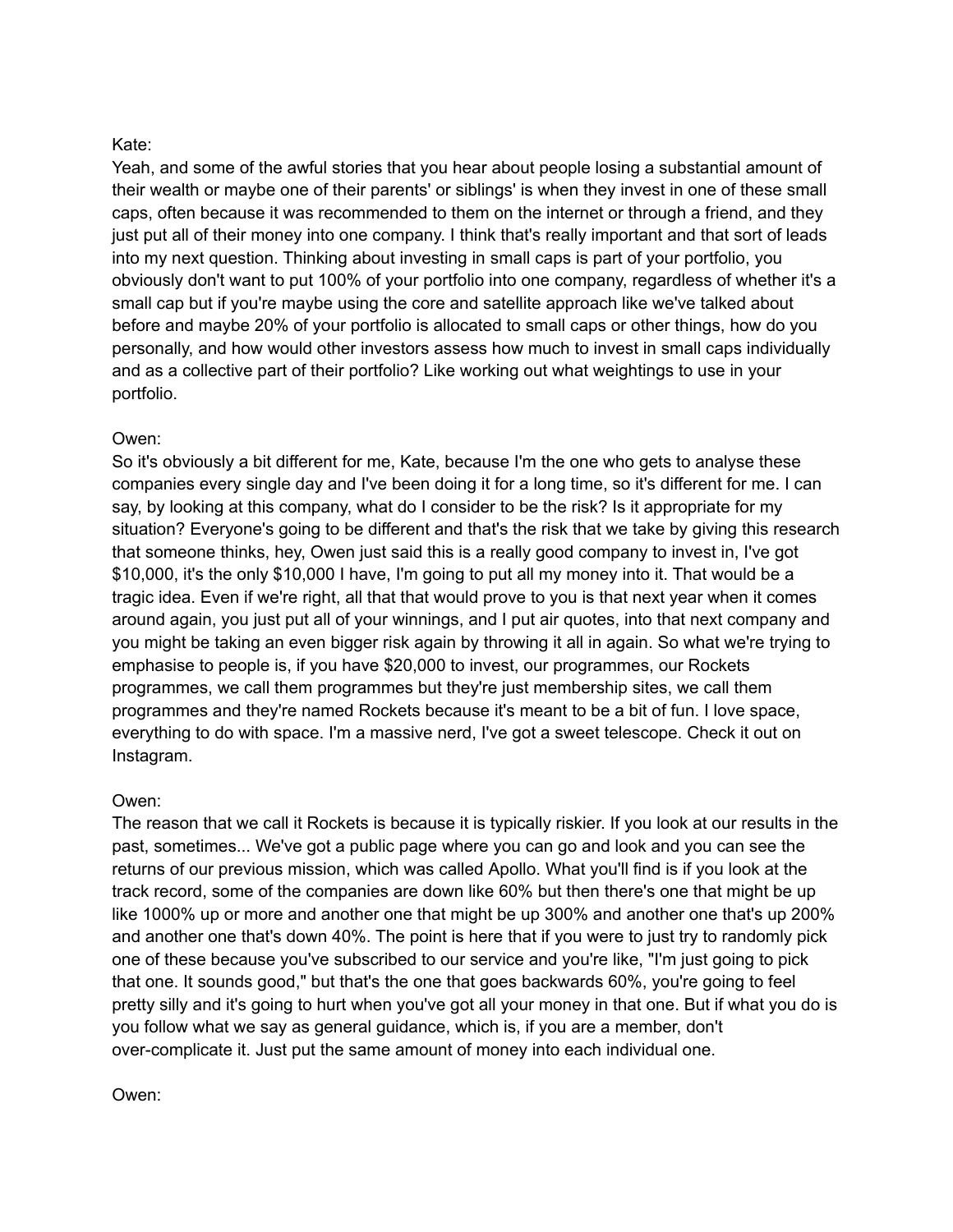So if you've got 20 grand and there's 10 picks, that's two grand in each. Even then, don't put it all in at once. Maybe put \$1,000 in this month and \$1,000 in two months once you're a bit more comfortable. This is a programme for more advanced investors. I'm being honest, Kate, we weren't sure if we wanted to run this podcast for The Australian Finance Podcast audience because we weren't sure how it would go down. So we're just being very plain here, very honest that it is higher risk but that's how we would think about it. Just to set expectations, we do make mistakes and a lot of our members that join us know that. Just like SpaceX had to fail so many times launching rockets into space before it got the one that went up, we're not going to get it right every time.

# Owen:

When we did our survey last year of our Apollo members, what we found was that just using some crude numbers, that they would invest anywhere from, say, \$3,000 to \$5,000 into a company and so if you do the numbers, that's actually proven to be a very good decision for them but it could've gone the other way and some people probably put a lot more in, some people probably didn't buy every one in the first go. What we'd say is you've just got to weigh it up in your mind. This isn't a programme for absolute beginners. It's more one for someone that already has investing experience and that already has a portfolio, so they're not putting all of their money into small caps and they're realistic. Like I said, most of the people that join are analysts, fund managers, people that have been investing for a very long time. So anyway, I'm sorry, I should be excited, this is space, we're talking about space, it's called Rask Rockets Beyond but at the end of the day, we don't want people to join us if they're not prepared for the risks and they're not aware of those things. So if you're got an emergency fund, if you're not a beginner, check us out.

# Kate:

Yeah, I think you definitely have to either have purchased a share or an ETF before you start getting involved in small caps and that's often where people go wrong because their very first touch point with investing is with a small cap or something very speculative and they can get burned and it can put them off for decades. Whenever we hear about that, it's really, really sad.

# Owen:

That's the worst part of what we do, to be honest. If people come into our paid services and they buy a stock. We like to use the word company but I'm just using stock for this podcast, they buy a stock and it goes down 20%, they sell then they go and tell all of their friends and their children how risky investing is and never to do it again because it's like gambling, that's the worst outcome for us and we hate hearing that, right? But this is part of investing unfortunately.

# Kate:

And I think there's enough hype out there that we don't want to be another hype service. Small caps can get a lot of hype and there's often very well paid media teams and PR teams behind small caps that, their whole job is to promote them on forums like HotCooper or Twitter and run events and all sorts of things to get the company known about.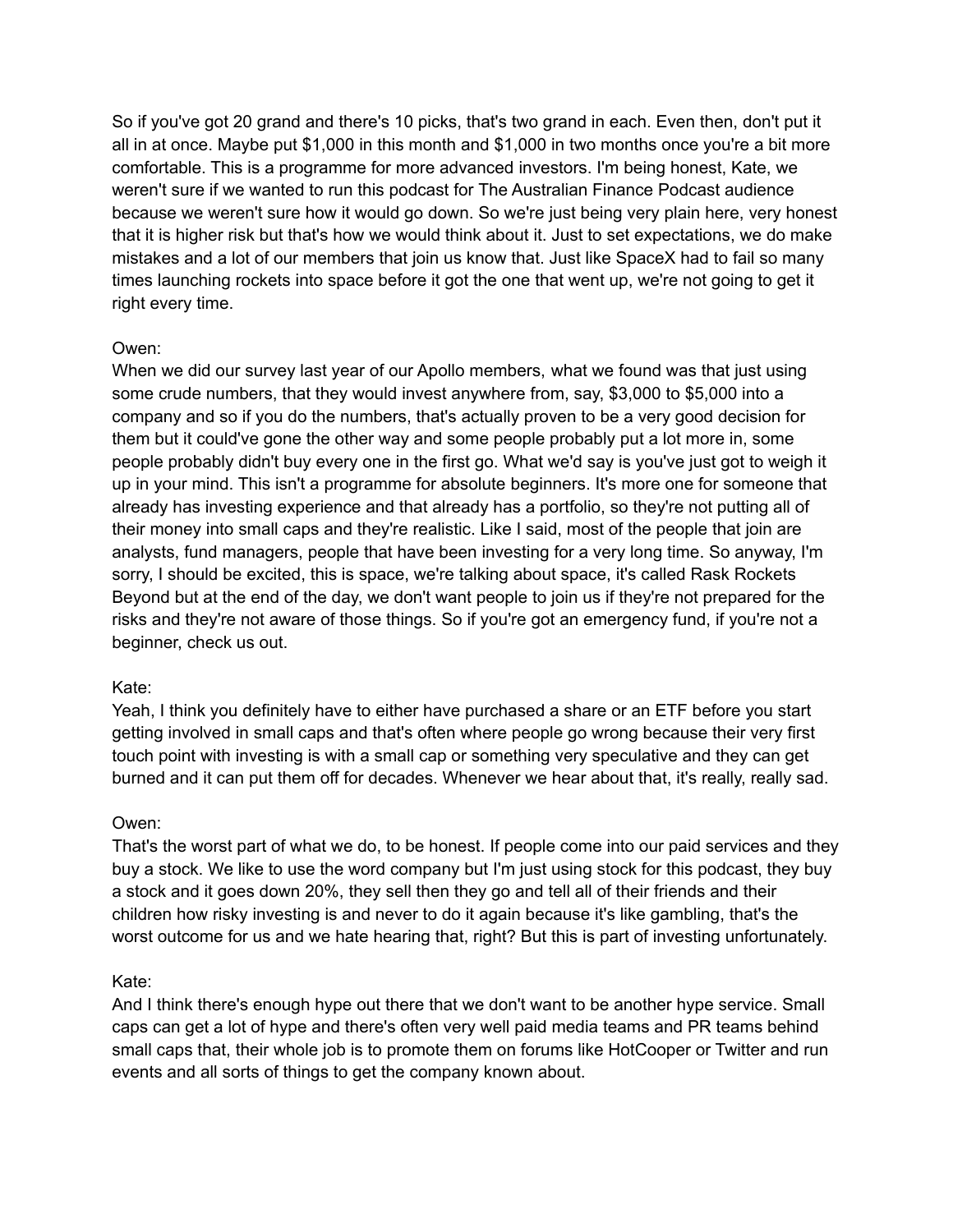Yeah and that's true, right? I think you've got a question around that. Maybe, Kate, maybe I'll throw you a question before you throw it back at me, which is, what does it mean when people say they're pumping a stock? Because that's something that we hear a bit.

#### Kate:

I guess from my perspective it's when people are just out there on social media, they're telling their friends, this is the stock to buy, whether they're financially incentivized or not, or just incentivized because they've already invested money in, with small caps it's very easy for a one cent stock to go to two cents and suddenly, 100% gain. So I think that's what I would say pumping a stock is.

#### Owen:

Yeah, so this happens a lot, right? Your question is around the smaller... I sometimes think the small cap market is like the Wild West, there are some people in the Wild West era who made a shed load of money and then there are some people in the Wild West who had an absolutely horrendous time. For the average person, you would not want to go back to the Wild West era because it would've been a terrible existence. But for the people that owned the gold mines or knew where the gold was buried, you're doing really well and I think in some ways small cap investing can be like that. The difference is, in a modern era, everyone's going to tell you they've struck gold and they're going to sell you Levi jeans and shovels and spades and all the different things that go along with it because they think they can make money from you.

# Owen:

The worst kinds, the people that get on some forums online, maybe I should say which forums but you might've mentioned one already, and they talk and talk and talk about how good this company is and then not only that, not only do you have private investors saying that on Facebook or these other platforms like Reddit, but then you go and you get your news from an outlet like, I'm going to say the Market Herald or one of these other websites where they're paid, they're incentivized to write good things because they're paid by the companies, and then you go and get expert advice, and I say that with air quotes, and it's from a brokerage firm that gets paid either directly or indirectly for doing business to raise capital and do capital raisings and then they put out broker research reports, PDFs, and they say really good things and they make light of the risks. This is why it's the Wild West in terms of some unscrupulous actor's like... I know really good financial advisors. I know personally many financial advisors that don't invest their clients money in small cap companies because they're worried about this type of thing happening. I guess for you, your question was around, How do you deal with that?

#### Kate:

Yeah, well I think if you're investing in a huge company like a bank or a telecom, or whatever it is, it takes a lot more than one person with a blog to move the market or change the value of the company but when it comes to a small cap, someone can write a report or someone can be promoting it online and get people very excited or very, I don't know, the opposite of that, and really move the market, which is kind of scary as an investor.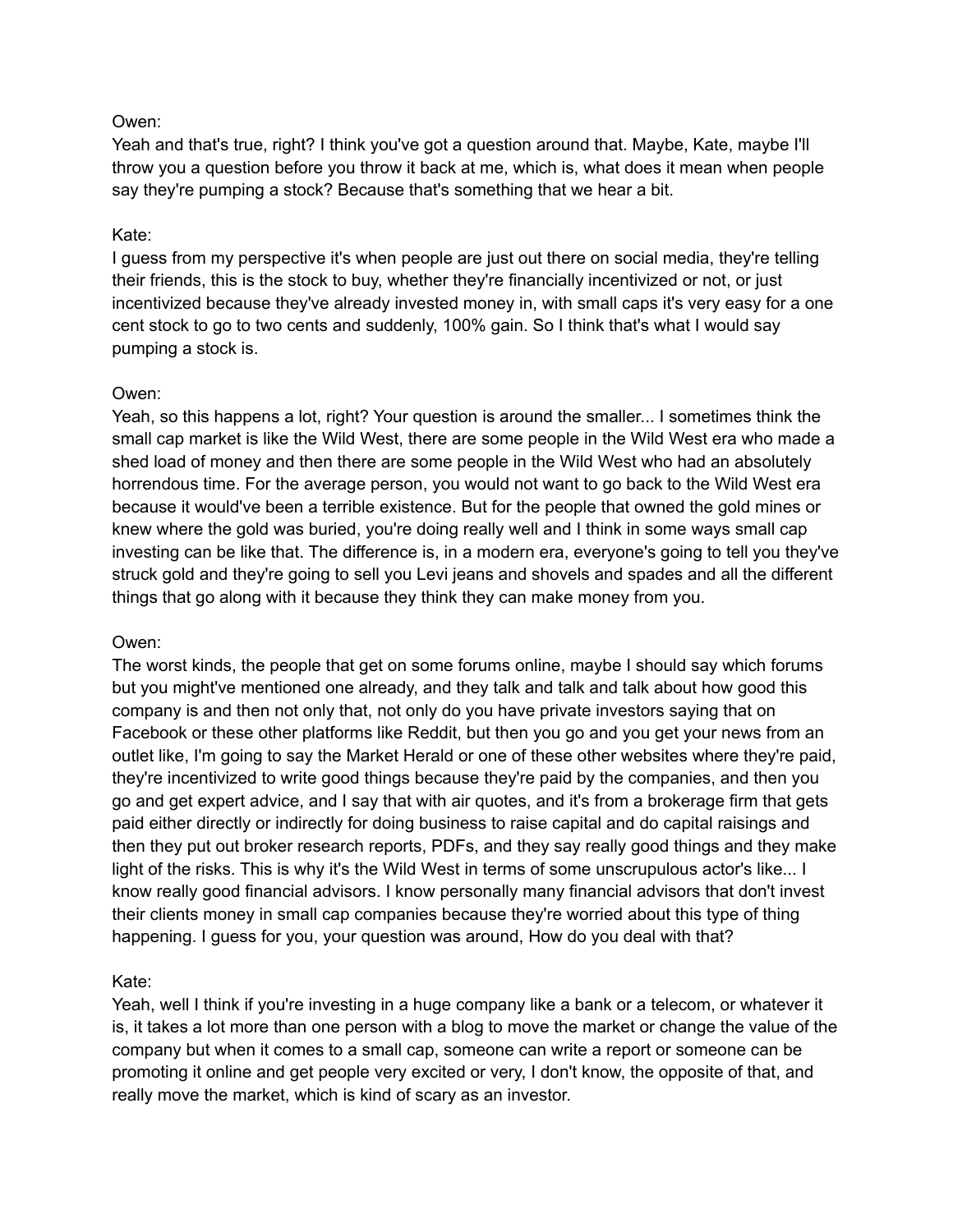Yeah, so imagine Elon Musk with Bitcoin is sometimes what small caps CEOs dream of having. They will say pretty much anything to get you to invest in their company and so, we're getting it from the CEOs right through to the investors on social media, right through to the brokerage firms, and so this is where you have to be really careful of incentives. I'm going to give you three steps to try and avoid these companies. If you at home are listening to this, hopefully not driving, don't take your hands off the wheel but you can write these three things down. These are the three steps that are absolutely fundamental to any type of investing, but especially for small caps. Number one is understand the incentives of management.

# Owen:

If people go back and rewind to our previous episodes, you will know that one of our five key steps for investing is understanding the management team and so you want to be looking at, do they own shares in the company they run? Because that would mean, if they own a lot of shares, they want it to do well. Kate, you know this, the majority of my personal wealth, me personally, is in the company that we run. So for me, I'm not going to do anything that sabotages my own business. So if you find a CEO that acts in the same way for the long term, that's the type of person you want to invest with. Not with the person that doesn't own any shares in the company that they run because that's just kind of sketchy and they'll just be there for a pay packet and then, see you later next year when there's a better job.

# Owen:

So understand management, stay sceptical. A lot of people when it comes to investing, I think Tash Invests said this on her show, that money is a point of anxiety and it's a point in their life, which most people don't really understand. It's the same in investing. A lot of people get into investing and they go for a small cap company because they think, high risk, high reward, I'll put a bit of money in that, I can afford to lose it, whatever. Then they go on social media and someone says something negative and instantly they're triggered.

# Owen:

It's like a bull with the red blanket or red sheet. They just go crazy and they're like, "How can you say something so negative about my company?" But as an investor, you want to be negative, you want to understand the risks and you want to hear the people that have something critical to say because regardless of what you or they think, it doesn't matter. All that you need to know is what the actual company's doing. Understand incentives, stay sceptical, and the third piece, and I've got a few within this, it's like part A of part three.

# Owen:

So this would be, just understand these things, the balance sheet. Just check to make sure it's got enough cash versus its debt. Number two, don't just take revenue, which is that thing that you see, like sales or revenue. Compare that to the cash flow of a company. So I'll give you a good example, right? Let's say we have a course on Rask and we charge \$500 for it. We don't have a course that we charge \$500 for but let's say we charge \$500 for a course and you get a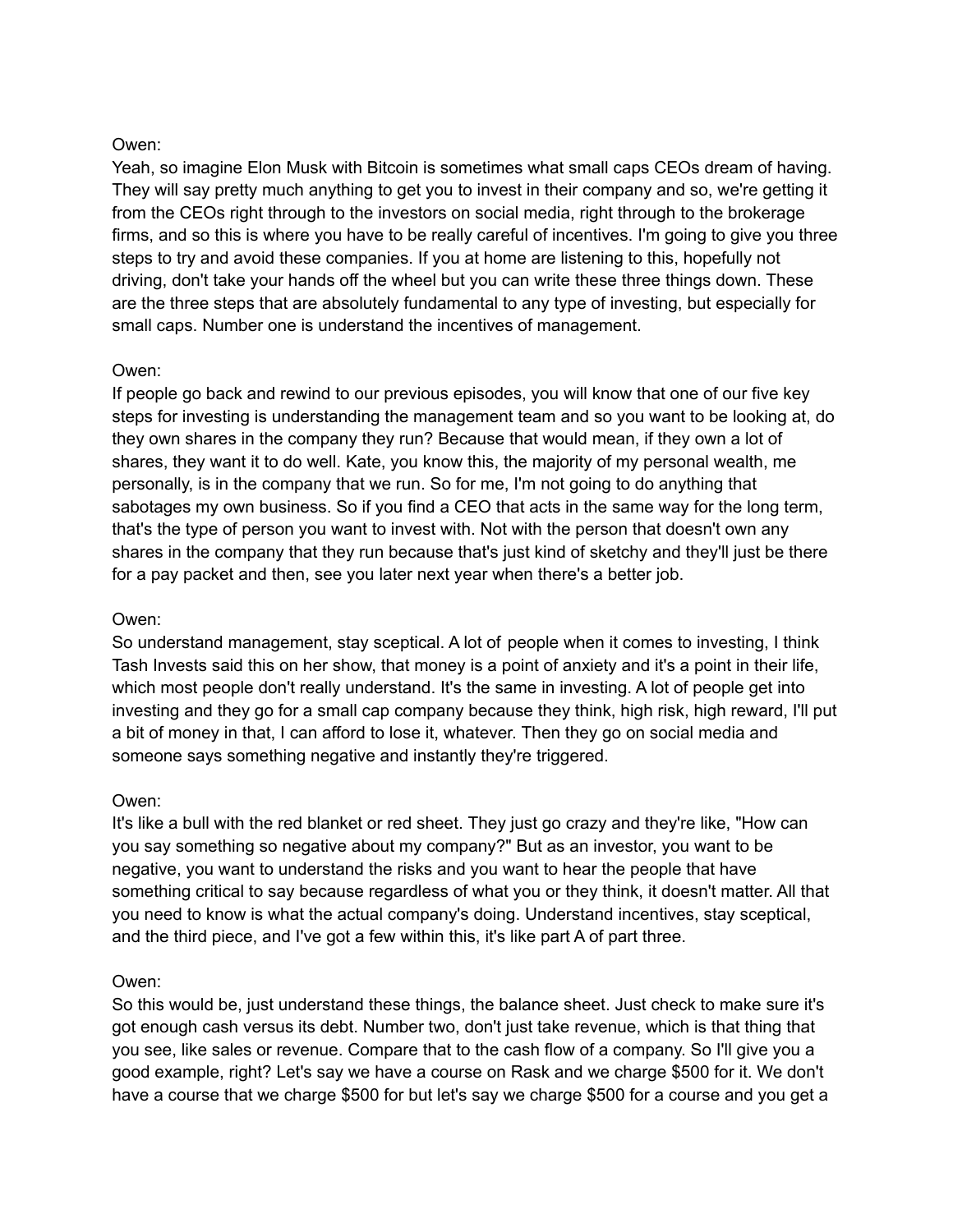year of access to that course, that's revenue for us. We can say that that's a year's worth of revenue but we can also say that we also get \$500 of cash flow if you pay us instantly, right? Now that's not always the case, you don't always get the sale matching up with the cash flow. Sometimes companies can say, we've earned \$500 of revenue, but they're not paid for 90 days or they're not paid for six months.

# Kate:

Or it's in instalments.

# Owen:

Or it's in instalments or its another weird thing. So in small cap land, companies will be like, hey, look at our revenue, wonderful, hooray. But then they've got no cash in the bank, like how does this match up? So you've got to compare the revenue, which they report to you, with the things that you see on the cash flow statement and then the final thing, and this is about staying sceptical, speak to actual customers, so tomorrow, I'm here in Sydney with Cathryn, one of our analysts, Raymond, Raymond doesn't know this by the way, but we're going to a store, a retail store up here to see how busy the store is, to determine if that company... We're going to try and hopefully speak to management and speak to the people on the floor working there, to determine if the company is indeed growing as fast as what management are telling us when they report to the ASX. These types of little things that you can do. You can use forums if you don't have access to a store network or whatever but actually going around management to actually double check what they're saying. That's called a channel check in investing. So these are the types of things that we do to stay away from the dodgy companies and the dodgy operators.

# Kate:

Yeah and I know because it can be really difficult to find information and research when it comes to a small company, especially if no one's actually covering it, no analysts, no brokers. I know you mentioned going to the store and looking at some of the financials but what are some of the other ways that you can find more information about this company that might only have a five page website that's listed on the stock exchange?

# Owen:

Yeah, so the about us page is normally a good resource. If you want to find out what we do at Rask, just go to our about us page. We do a horrendous job of explaining all the different things that we do, we know that, but if you go to the about us page, it kind of summarises the key things that we offer. Free courses, podcasts, news website, ETF research, whatever. It's got it all there. So that's typically a really good place to start and most companies at a pretty reasonable size these days, they have a video that's like an about us video like, "Rask Australia does free courses..." You get the whole idea. So we can use that, anyone... But if it's only like a five page, cruddy old website, which to be honest a lot of the times it is, you've obviously got to read the annual reports, which you can get in your brokerage account. You can typically get it on the company's website.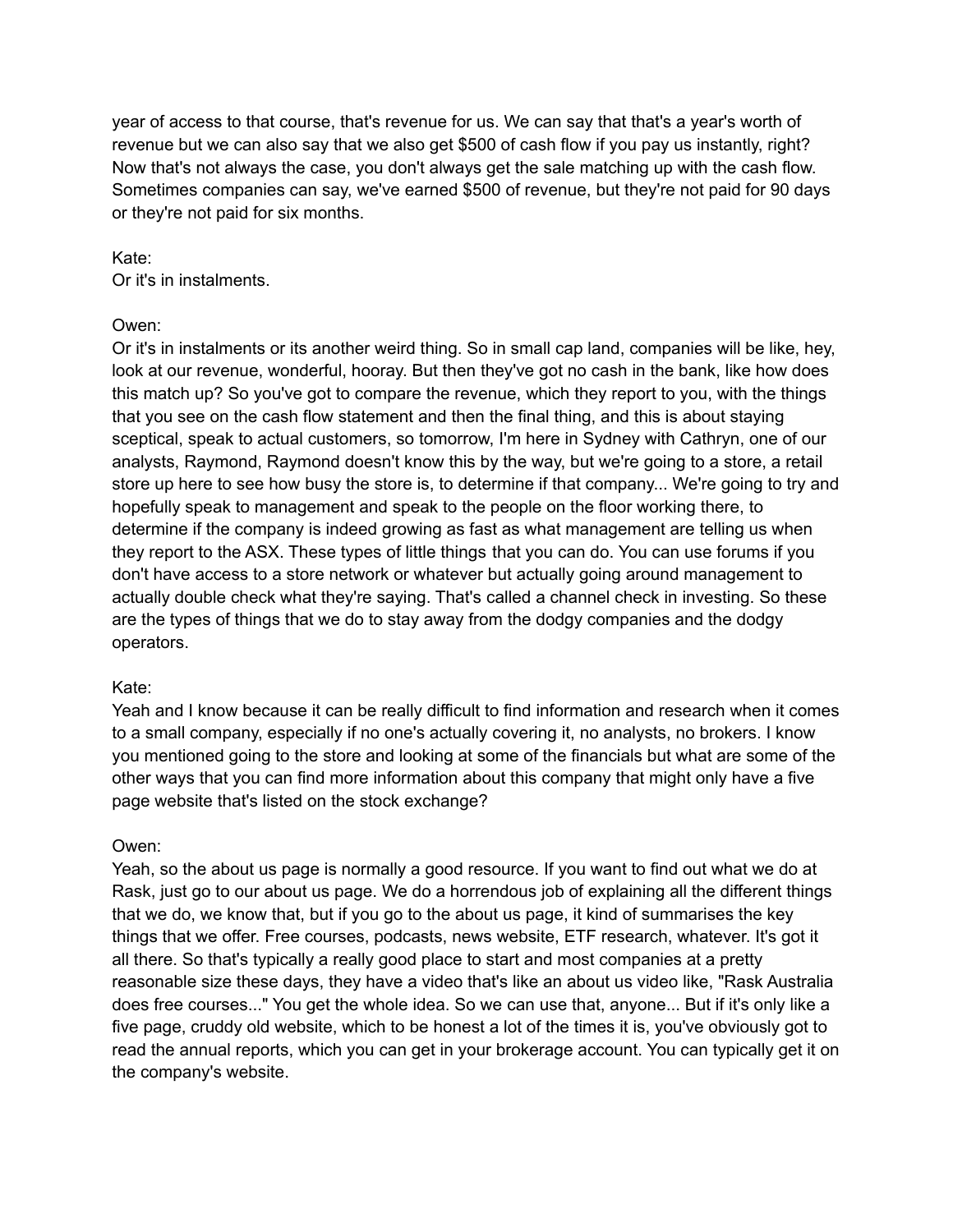You can go to the stores, which you mentioned. You can speak with customers by going on a forum. One of the things that we've done recently is we've joined Facebook groups of companies, these smaller companies. Because sometimes there are fan pages or there are pages for customer support and you can go on there and you can just see what people are asking. First of all, is there people there? Then you've got... I only discovered this today, on most Facebook pages, if there's, say, thousands of followers, you can actually go to their page and there's that community tab and then you can see the super fans, the people that are liking everything that this company does, and then you can look at them and say, "Looks like it's mostly middle aged men following this page," or, "It's mostly young women following this cosmetics brand," and you can piece together, who is this company selling to? Just by using things that are totally quirky. That whole Sherlock Holmes thing, which we talked about during shares month. I just want to talk about one last thing, if it was easy to do this, everyone would do it. Remember, we're looking for pieces of information that we can build up before someone else figures out that we've got that piece of information to try and understand what the business is doing.

#### Owen:

Peter Lynch who was a famous investor said, in his book, One Up on Wall Street, I think it was, he said, back in the day, women's leggings used to come in an egg that you could buy at the checkout and they come in a thing and they pop out, right? They're like leggings, old school leggings, stockings if you will. He had no idea that this was an actual thing that people bought but his wife did because she was going through the register and she was buying these things and he's like, what's this? Really interesting. You can do these things. If you saw that Afterpay was the sticker on the wall for every retailer in the country three years ago and you used that as a signal to learn about the company, then that probably would've served you pretty well.

# Kate:

I think that's really interesting because I think during shares month we had a few stories, especially from Kev, of finding ideas not in the places you would expect and I think it's good to keep your eyes open and see what are emerging things in your own country and different ideas there. The next question I want to ask, which is more of... This is something I was wondering about. A lot of the small cap space, it takes a while for a company to become known in the investor community. Afterpay for many years, no one was really talking about the investment itself. It wasn't until the last few years that it really got hyped up and everyone suddenly knew Afterpay both from a consumer point of view and an investor point of view and what I was wondering, if no one else knows about a small cap company because you're the first one to discover it and research it, does it even matter if it's a good business? Because even if you invest in it, it could be a couple of years before people even start knowing about the company and investing in it as well. It could take a long time before the share price moves.

#### Owen:

Yeah, great question. This is like, how far do we want to unravel this question? What I'll say is that yes, for me, it does matter. If you're the type of person that could sell ice to Eskimos, you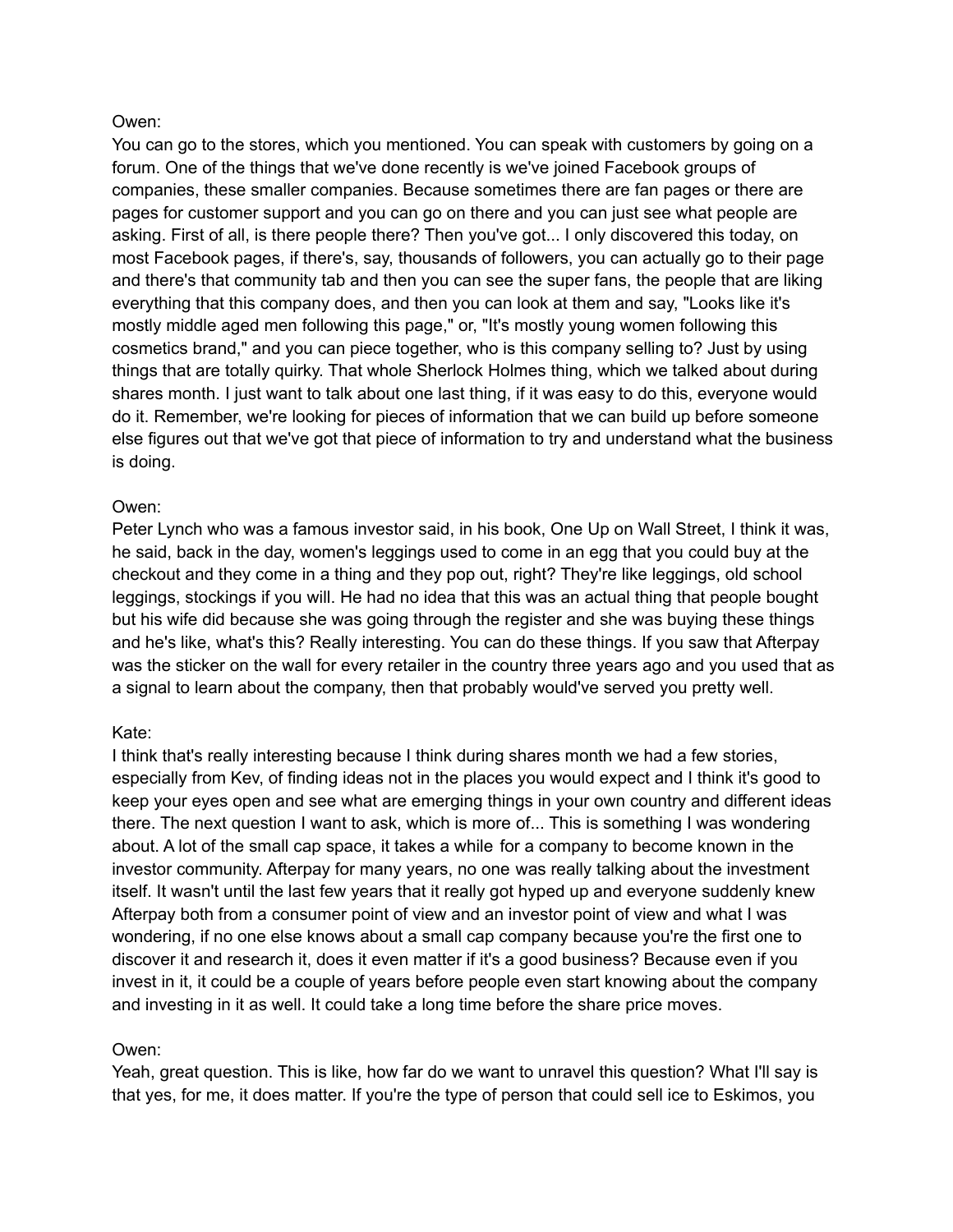could pretty much be a small cap investor, build up a following on social media and probably talk about it and try and get people to buy into the shares because they don't really understand what it does but it sounds cool. But if you're an actual investor, you've got to remember that you're investing... An investment in my eyes, and this is where a whole lot of the industry disagree with me, a short term investment in my mind is three years. That's short term. I want to buy businesses that I can hold for at least five years, typically.

# Owen:

So what that means is that when I'm investing, Kate, I'm actually looking for companies that are very high quality. I mentioned before that some of these businesses, they could be really good businesses, serving a really good need for society or for their market or whatever. But they're still small, but that doesn't mean that they're not profitable. They could still be paying dividends. To put it in context, when I go into a café, I don't know if this is just me but now that I'm an investor and I've learned how to invest in companies, when I go down the street and get a coffee, I love the coffee and I focus on that, sure, but what I'm actually thinking about when I'm sitting there is, I wonder how much money they're making from coffee. How many customers have gone in this hour? Looks pretty busy. Who's running the business? That woman behind the counter, she looks like the owner, because she's really passionate.

# Owen:

So I'm thinking about all these different things and I'm thinking, I wonder if she wants to sell part of her business to me, because I would love to buy even a small percentage. You think about these things, and the reason I bring this up is, it wouldn't matter if no one else sees that, as long as you buy a really good business, you're going to make money whether it's today or in five years. If you buy a good business and you're right about that, eventually everyone else will recognise it. It might be by the time that same business owner has 20 stores in her network rather than one but eventually it tends to happen. And sometimes you get it wrong. Sometimes you're sitting there twiddling your fingers and you're bought into this company and three years down the track, it still hasn't done anything. There's one more thing that I want to unravel here, which is that the difference between what I just described in a café example, like buying a small part of a café, and investing in shares, is that between you and the company and what it's actually producing, is this really unusual thing called emotion and it's what drives the stock prices in the short term.

# Owen:

So imagine, Kate, for example, that I said Elon Musk is not the founder of Tesla. Everyone would be like, oh my God, he's not the founder of Tesla, it's not worth as much today, therefore I should sell, but it could be the same business. It could still be sat making the same amount of profit and all that's changed is your perception, the way you think about the investment and if enough people think about that in the stock market, even if it's Tesla or it's Apple, the biggest companies in the world, your emotion and the market's emotion can actually influence prices dramatically in the short term. I've found that over the very long term, you're better off focusing on good businesses than trying to predict what the market or this big herd of people is going to try and think about a company.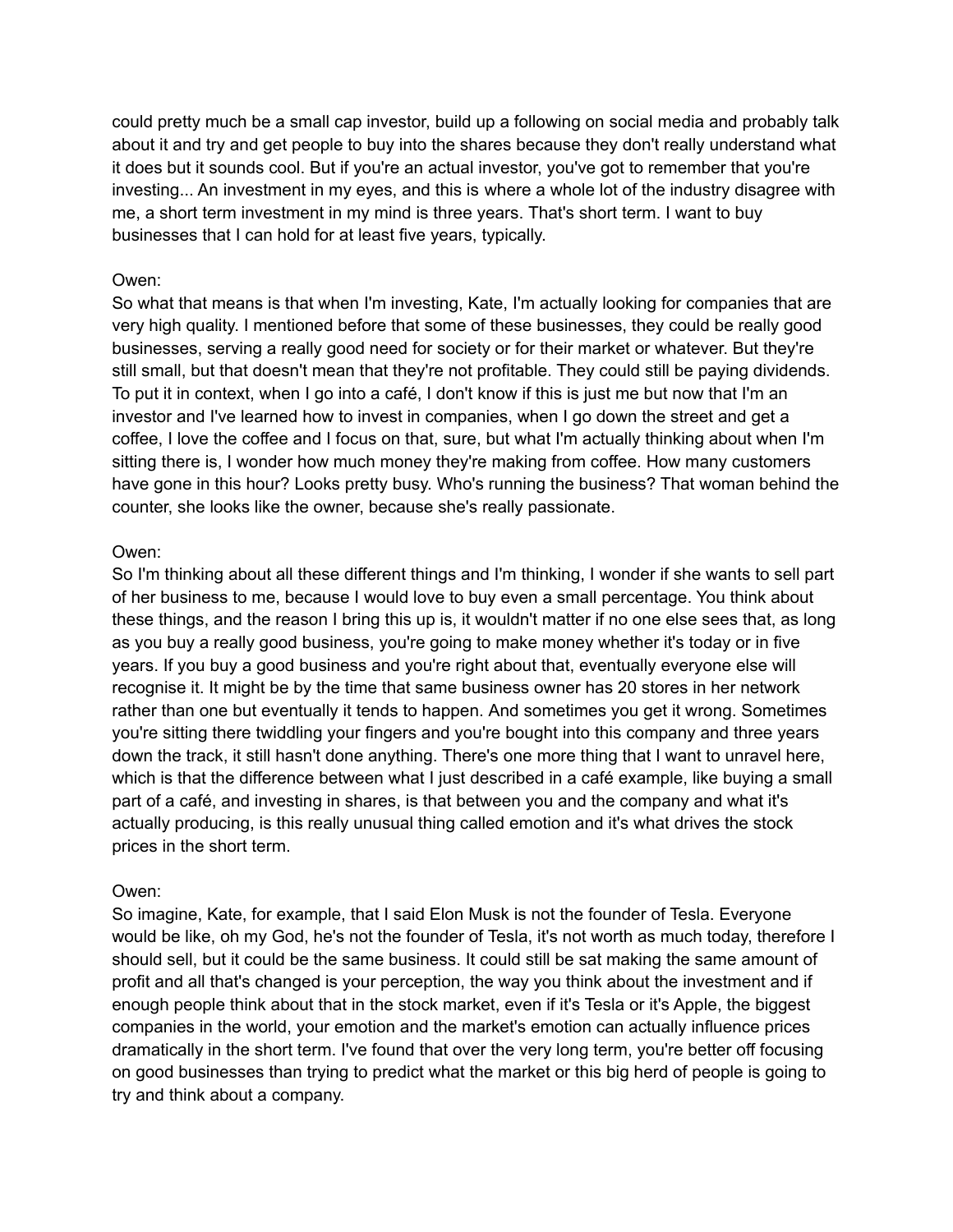A really good one would be lithium. People think that lithium's going to be some sort of life saving energy source but you would want to buy that before everyone thinks that, not when people think it because yes, it might still be the same thing underlying that but if you think it before everyone else, you're buying before you have to pay up for the emotion that's now all of a sudden with it. So choose the business first, focus on finding a really good businesses with good people, good products, a large market for it to grow into and then let everyone else catch up to it later on because that's a better recipe than the other way around.

# Kate:

Yeah, because I sometimes see companies that are doing things like drug trials where they don't really have something on the market yet or they've got experimental technologies. I've seen this in the past with drone companies and all sorts of things in healthcare where the company's listed, they've got money, they're researching but there isn't actually a viable product or service yet. Sometimes I wonder, that can be really risky to wait for 5 to 10 years while this happens.

# Owen:

Yeah, so there are two areas of the stock market, which I don't go into typically. They are bio technology and mining and exploration. Let me just backtrack a bit. If there are 2,000 companies on the stock exchange, if you take away the top 300, so we're not investing in bigger companies for the Rask Rockets Programme. The Rask Rockets Programme is only about small companies, so we have to exclude the top 300 pretty much by default. Let's say, round figure, there was 2,000 before, now we've taken out the top 300, now there's 1,700. I don't know the exact numbers off the top of my head but if we just took away the companies that were in resources and mining and we took away companies that were involved in bio technology and we took away the companies that weren't yet making any sales, so there are companies that exist don't make sales yet because they're waiting for a product to be announced or they're waiting for drug trials, if you take away all that stuff and you just focus on the companies that don't have that much debt, make some type of revenue, operate in an industry that we can understand like software, technology, retail, payments, industrials.

# Owen:

There's a heap of different companies that we can kind of understand. You're actually only left with about 50 to 100 in Australia on the ASX that are kind of good and not really speculative, like not right out there. They're not mining lithium in Mali, for example. They're not right out there. If you exclude all then, you're down to about 50 to 100. From that list, then we look at the management team, we study the management team. We get down to, say, 30 to 50. From that 30 to 50, then we look at, is this company actually big enough for us to invest in it? So when we do our Rockets memberships, one of the things we have to be careful of is, because of our members...

# Owen: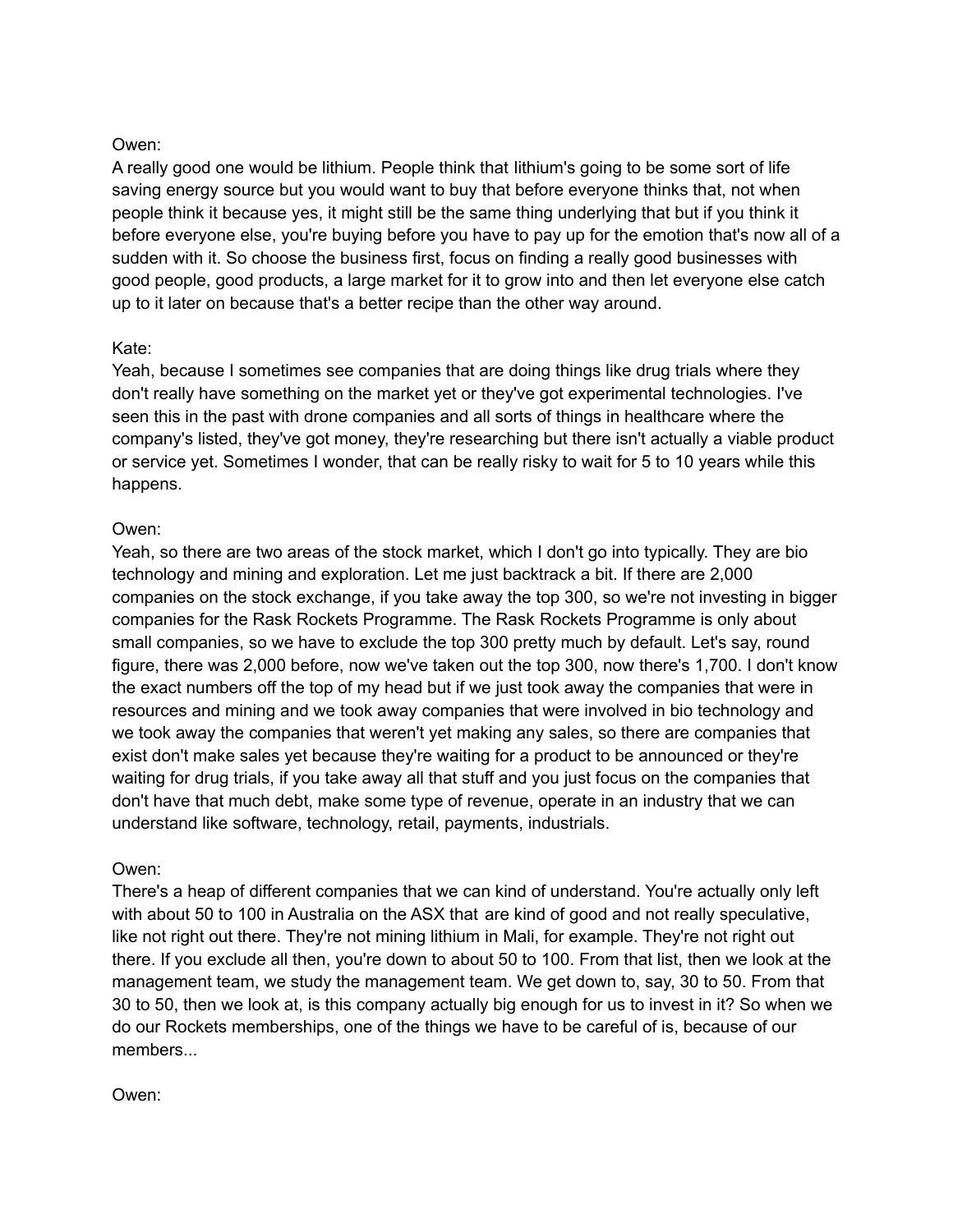If we have, just hypothetically speaking, let's say we have 100 members join us on the mission. That means that if they invest \$2,000, they're investing a pretty considerable sum of money as a group into these small companies, so we have to be mindful that the companies also meet what we call liquidity filters so that there are enough shares to go around. So we have to speculate at what people are going to want to invest. So that's another filter. By the time you do all that and then we do CEO interviews and then we do our industry research, we're down to like 10 to 20 companies on our final list that we've done interviews, or we'd like to do interviews with. We've done our reports on, we've done our valuations and then we pick of those 10 to 20, the final 10. Now the reason I'm saying all this is that's just an illustration of the process we go through to actually find good companies. It's not just like, pick one out of the stack and see how we go. But there are two things I want to say to all people listening to this that might be invested in bio technology before it's made a product and exploration companies on the ASX. These are very popular speculative investments.

# Owen:

Now, as investors, what we have to do is we have to try and make an educated guess about the future. So the future's uncertain, we're trying to make a guess. We're trying to think about probabilities. Now I believe that if you are an investor in a bio technology company that hasn't passed clinical trials, there is no way that you can predict the outcome of that trial because if you could, then why are they doing trials? It's the same with exploration. If everyone knew where the gold was, why did they bother exploring? So as investors we're trying to avoid these massive uncertainty gaps in our knowledge and trying to stick to what we know. It might not be as exciting as trying to find lithium in some outback destination but it allows us to sleep and allows us to focus our attention on companies that have a reasonable chance of success.

# Kate:

Absolutely and I know, I think for a lot of people listening, most companies listed on the market would probably fall outside their circle of competence-

# Owen: Good point.

# Kate:

... especially in small cap companies, because they can be so... Just looking through the list of listed companies, you can't not believe some of the weird, things that exist in Australia listed on our market.

# Owen:

You can find companies that aren't even Australian that are in Australia and they have some weird stuff going on. Companies from overseas that can't even be audited by Australian auditors because they're overseas. Just a weird kind of thing. We just tend to avoid all of those weird ones. They're like, too hard, move on. They're in that bucket.

Kate: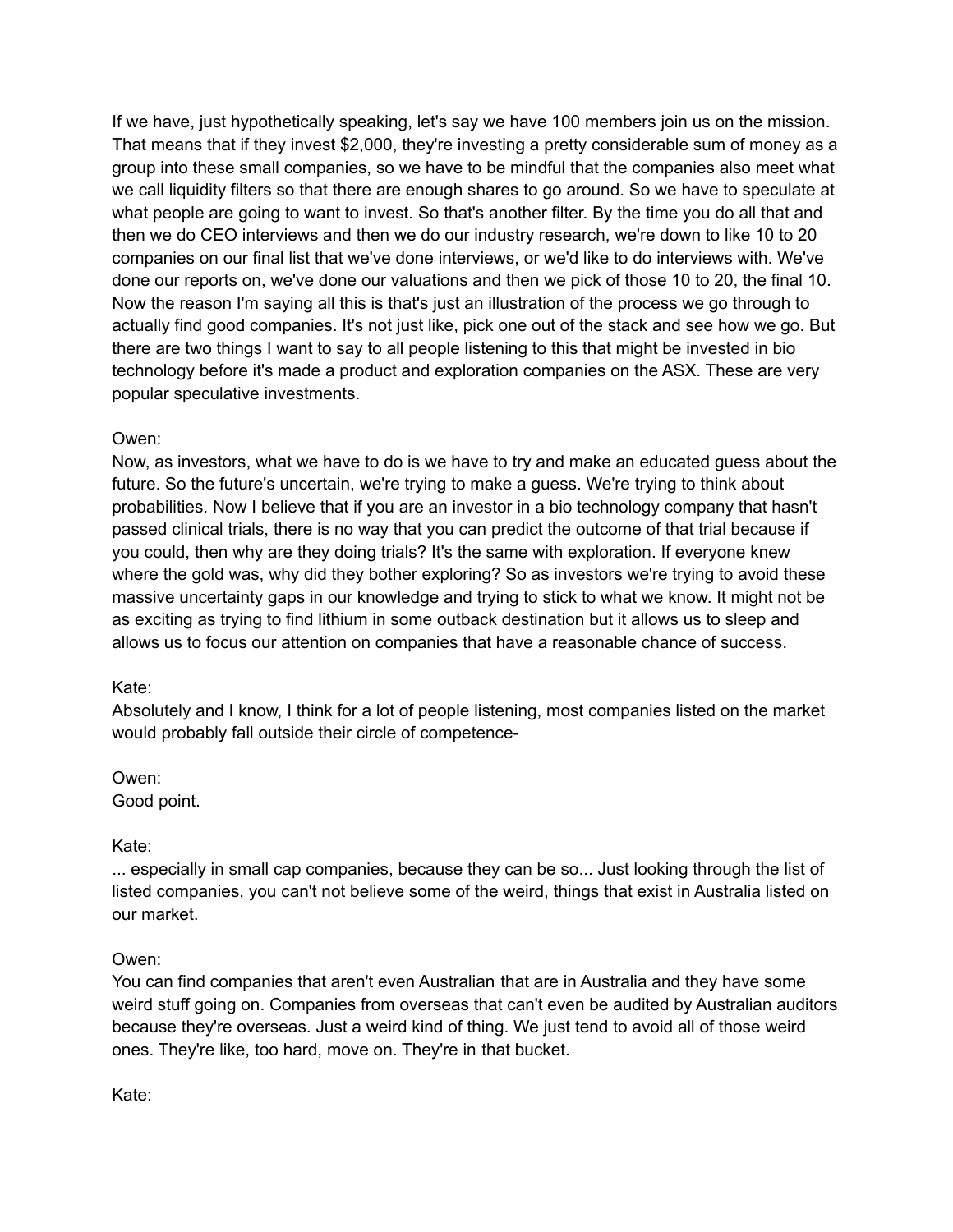Yeah, if you are interested in researching small cap companies and you're thinking, hey, most of it seems like it falls outside my circle of competence, how would you go about approaching that or maybe what areas should you focus on expanding your circle of competence?

#### Owen:

Yeah, so start with what you know, which is your circle of competence. If you work in a retail store like Lovisa, great, Lovisa's a great store that sells little pieces of jewellery really cheap. You can bundle like five pieces together and you can get it for 15 or 20 bucks or whatever and Lovisa, if you go in the shopping centres, you will know that Lovisa tends to not have big stores. They tend to have tiny, tiny little stores and the reason why is because the things that they sell are tiny. They're small, they don't need a lot of space and Westfield and all the shopping centre providers give them that space for very, very cheap because they weren't going to use that space for anything else other than maybe a shelf anyway but Lovisa can fit in there so hey, we'll rent it to Lovisa. So that's an example of using something that you might know, like if you worked at Lovisa, I would encourage you to go and look at the share price of Lovisa now. Look at it over five years and you'll probably look back and you're like, damn, why didn't I see this coming?

#### Owen:

So that's using what you know to your advantage. The other things that you can do is not just necessarily your place of work but also your hobbies and interests. If you have an interest in, I don't know, skydiving, I'm sure there's a company on the ASX that would do skydiving. I know there was but I think it went out of business. Find the companies that do that and then try and learn about them. You already have the hobby. Or you might study whiskeys or you might study, whatever your hobby is, you can find companies that do that so don't necessarily have to be in your job or in your occupation, it might be in your partner's occupation. Like my partner, she's an occupational therapist and there's a company on the ASX that does occupational therapy. It's a pretty small company but you can find out about that. For me personally, Kate, as you know, study technologies undergrad, I kind of geek out a bit when there's a bit of software to be done or a bit of coding or whatever. I like that. I like companies that are from the industrial sector, which is basically this all in one sector, which just includes manufacturing, tyres, doors, widgets for your house, defusers, lamps, all that kind of stuff that gets made, that's an industrial company. So we look at that.

# Owen:

You might be a geologist and you might say, "Owen, that thing you said about resources two seconds ago doesn't make sense to me because that's in my circle of competence." That's okay, that's cool too. Various studies show that the people who make the most money from the property market, carpenters and builders, when they're investing, because they understand the market. So it's about using all of that to your advantage. You can learn anything. I wasn't born understanding technology companies. I went to uni and I studied it in my own time. You, Kate, you're studying law at the moment. You weren't born with that, you had to learn about it but now you probably have a better framework and level of understanding to go and analyse legal companies because you know what's involved in the process. So those are just little things that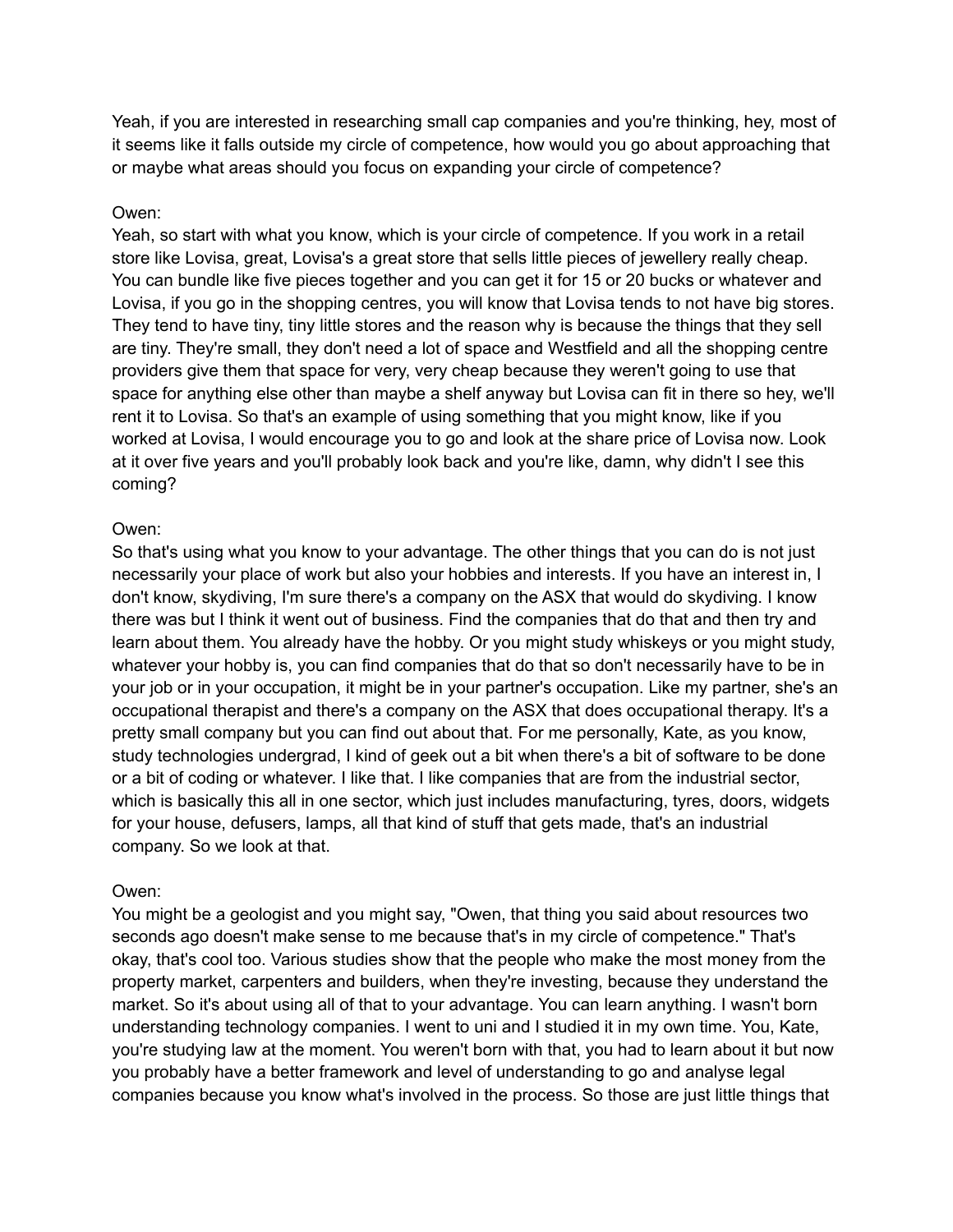you can do and that's the fun part of investing. The fun part's not looking in your brokerage account to see what's going up and down, the fun part is actually learning about the companies and all the problems they're solving.

# Kate:

Yeah and I think just talking to your friends and family, going to lots of different events, just learning and pushing yourself out of your existing comfort zone helps to expand that circle of competence and one idea I didn't think about with this, which I probably should've taken into account many years ago, where I was working about four years ago, we were building integrations with Xero for the accountants and all that and at the time, I was just like, yeah, Xero's listed, that's cool, but I wasn't really that interested in direct share investing. That could've been an indicator at the time. We're integrating with this, our clients' accountants love this software, why don't I look into it? It's not what the company I was working at does but it was one of the tools we used. So the clients of your company, what are they talking about? What do they need? Just looking outside the box, you can find a lot of insights if you just look a little bit further than the screen.

# Owen:

If you worked in Coles, you might think that you don't know anything about an industry that has relevance, other than Coles or Woolworths but hey, if you look across the hallway and you say, that retailers got Afterpay on the window and then you look across over there, you say, hey everyone's paying with Afterpay over there too. This is a common theme here. Or this A2 Milk product, everyone's coming in and buying tins of this A2 milk product for their infants but I don't think they have 50 babies so I don't know what they're doing with 50 cans of infant formula. Maybe they're doing something else with it. These are examples. Another good one is Freedom Foods. They do gluten free foods. Maybe they're one of the leaders in gluten free foods and maybe coeliac is a real problem. All these different things. There's a shortage of bananas, does that mean banana prices go up?

# Owen:

Probably. So who stands to benefit from that? You can constantly think in ways about opportunities and also threats to the companies that you own and I think that's what's exciting. That's what makes me an investor because those are the things that I want to do and whether they're small companies before anyone else has found them, they're kind of under the radar, that's even more exciting because then potentially we get to find these companies before everyone else sees them going through the cashier or sees them down the street. Like you said, Xero, many years ago, for what it's worth ago I bought Xero many years ago but then I sold it many years ago and then I watched it double and then I finally bought in again. But those are the types of things that you have to be aware of in the piece and you tilt the odds in your favour.

# Kate:

And looking for the problems you see in society and finding the companies that are actually trying to solve that is also another good way to look at it, not looking for the company itself but who's solving the problem.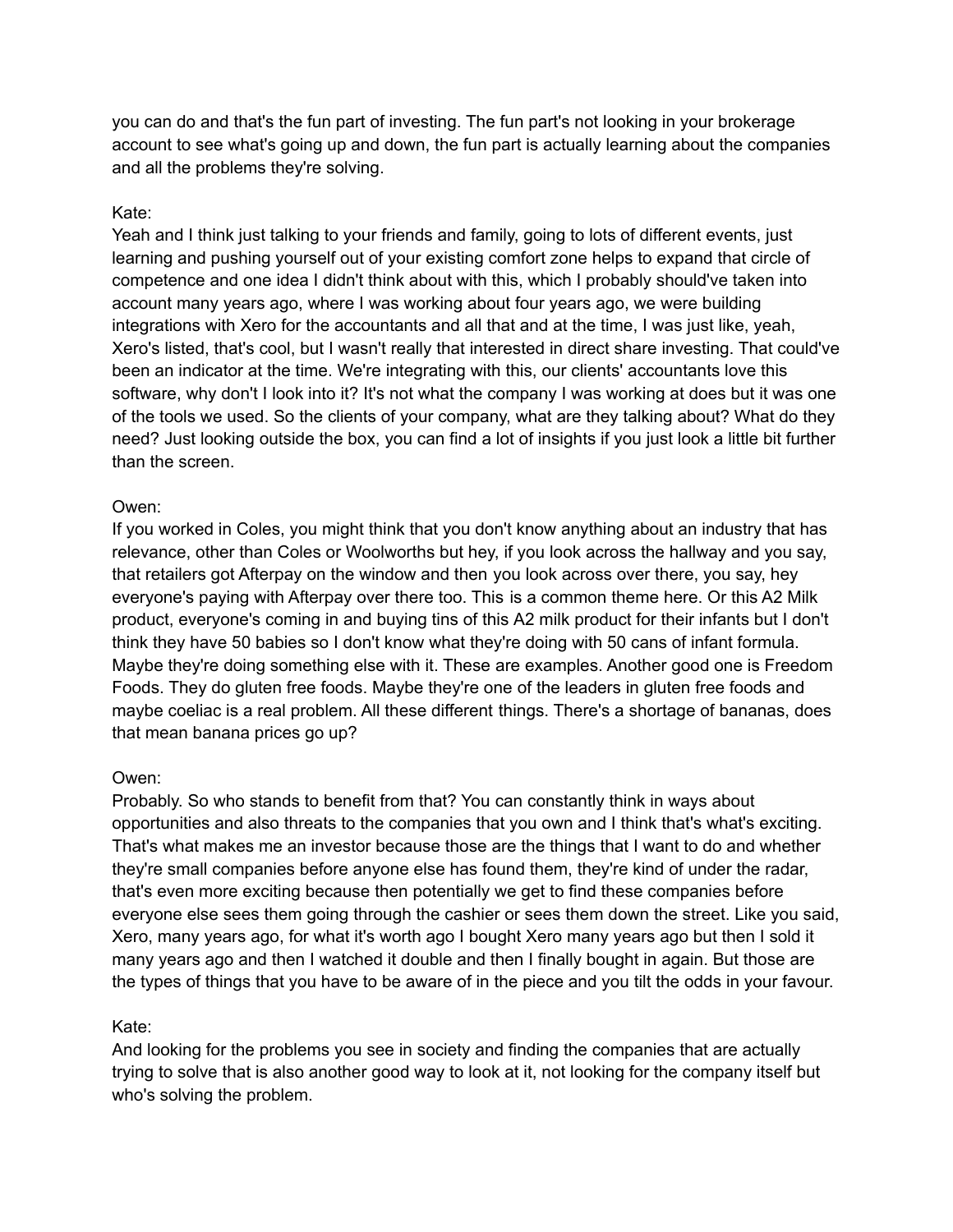# Owen: Yeah, absolutely.

# Kate:

I have just one more question to ask you because we probably should wrap up but one of the big things with small cap companies is that one bad report or a short report or something like that can suddenly tank the stock price because small cap companies, like any other company, have to disclose things like major contract wins, key information, to the market. That can be scary. How do you keep an eye out for what's on the horizon and react appropriately?

# Owen:

Yeah, that's a brilliant question and the answer is, I guess it depends on different companies but when it comes to our members in particular, obviously there's a lot of work that goes into researching the companies before these things happen. I think Warren Buffett said, he's a better investor because he's a business person and better business person because he's an investor. One of the things that is really... We have some listeners of the podcast and some members write in and say, "I'd love to do your job," and I think the reason that they say that is because we get to research all of these different companies every day and that's true, we're very, very fortunate that that is our job, to learn, basically, about great companies and some pretty bad ones too, by the way.

# Owen:

Over time, what you begin to recognise is patterns in the way people think, patterns in the way people respond to new products and marketing and services and so on and so forth, so what we do when we make a formal recommendation for our membership communities is we write it down. So we write down the opportunity, what we see in the market. We often have a CEO interview. We're pretty fortunate in being able to do that now. The CEOs tend to tell us what they want to tell us but they often reveal things without even revealing things like how they behave and what have you and that gives us a general sense of their attitude towards their business.

# Owen:

So we write these things down in advance, and anyone can do this. We said this during shares month, write down what you're doing and then what happens next is really interesting, we put in the risks section of every one of our reports, there's always risks and that's investing. So we try and what we do is we invert the logic. So I've said this in the podcast before but instead of seeking brilliance, we're trying to avoid stupidity. So what are all the ways that we could go wrong? A very simple way to do this, what sucks? So I'm going to buy this company, what sucks about it? What could go wrong? If you just invert your thinking, you'll be like, this company's depending on that supplier, this is their key customer so we have to be careful about that relationship.

# Owen: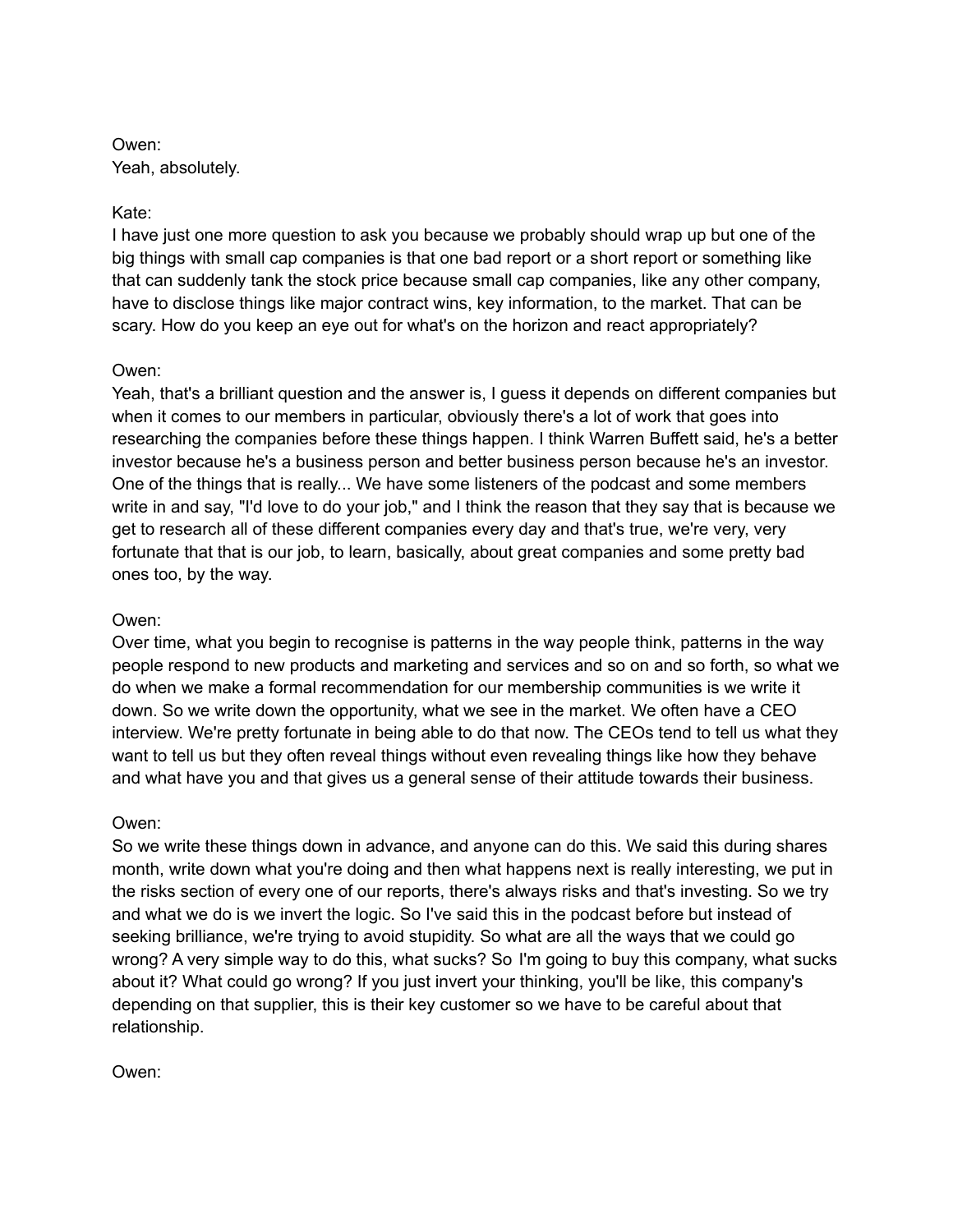This is the way they market their product, so if this happens, if Google changes their algorithm, we're probably going to have to be concerned about that. This is the key competitor and the competitor on their website says they have 10,000 customers. If they, in six months say they've got 15,000 then they could be growing quicker than our company, so we're going to keep an eye on that. So what we do is we set these reminders to check in on these risks every so often. It might be every three months we say, go and check this company's number of downloads in the App Store, and we find out what's going on there. Why has the rating gone down? Why has it gone up? Etc.

# Owen:

Then when bad news inevitably arises, because we tend to hold companies for five years, we try to anyway, can't say that for sure but we try to, that's five years of these companies potentially making announcements. Every year they've got to release an annual report, every year they've got to release a six monthly report. Chances are most of them have to release quarterly reports under the reporting rules on the ASX. That's a lot of reports and chances are at least one of them is going to be a stinker. So we've got to prepare ourselves by reflecting back on the reasons that we own the stock, or own the company. What were some of the risks that we outlined at the time? Have they got better? Have they got worse? Did we misunderstand something? So then for our members' sake and for our sake, we kind of know in advance that if there is going to be something bad, then this is chances are what it is. If, by the way, the news that we get is really bad and it's not on our list of things that we identified in the beginning, we probably didn't do enough work for our members. We probably didn't spot that or think laterally enough.

# Owen:

You know, so an example is, I think Afterpay's a great business, by now, pay later, wonderful, wonderful, wonderful. If you didn't think about regulation when you were doing your research, the chance that they would get regulated, then that's probably on you as an investor because that was pretty obvious that that was a risk and so you would at least be mindful of that. So we try and do that in advance, Kate, I'm sorry for the long-winded answer but we try and do that in advance before the bad news comes but it eventually does for any company and that can be often an opportunity to buy a good company when it's cheap.

# Kate:

Awesome, so if anyone listening is interested in learning a bit more about Rask Rockets Beyond and what you're up to on your rocket ship, how can they find out?

# Owen:

Yeah, we don't have a literal rocket ship. That would be amazing. We don't have that yet. So go to the link in the show notes. There'll be a link in the episode description for this. I do hope that you learned a lot but if you actually want to find out about the mission, every year, we name them something, so last year it was Apollo, which is obviously named after the missions that put someone on the moon, this year we're calling it Beyond because we're going beyond. Sounds kind of ominous but kind of intriguing at the same time. You can find out all of the information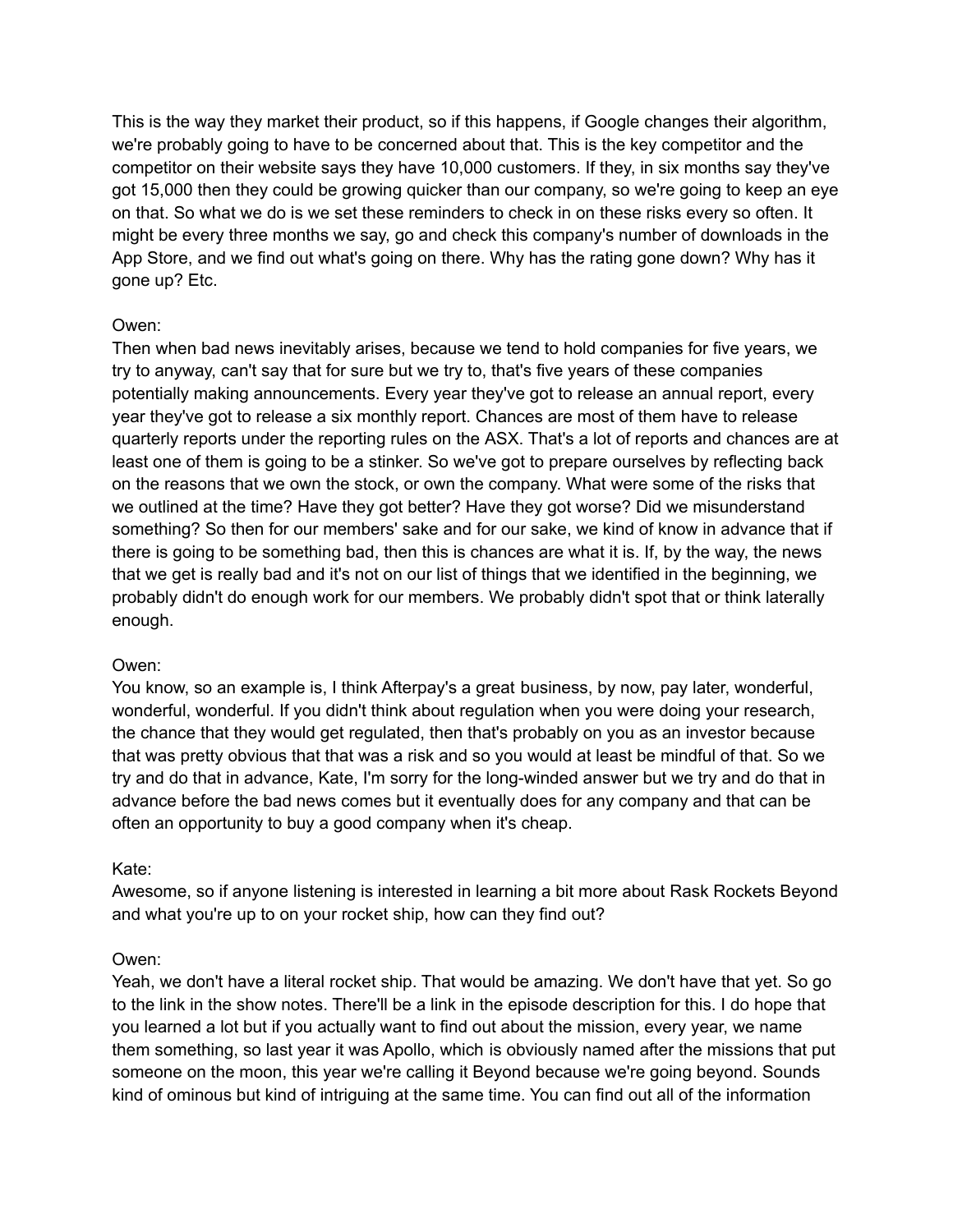there. Just to be 100% upfront, I don't want to waste your time with this. This is our most expensive membership and it is by far our most, I guess, premium service. Because we can't take in a lot of members, for all of the effort, like we spent months and months and months doing this, we have to charge a fee that's appropriate for that.

# Owen:

I mean I'm going to be honest with you, which is not what a lot of finance people do, it is \$2,000 for the first 12 months and so that's priced at that point where if you're an investor and you have an established portfolio, it's probably not that big of a deal but if you're new to investing, this probably isn't the one for you. So yes, it's great and we love hearing from people. The only two groups of people to get a discount on our memberships, this membership in particular, is our existing members of Rask Invest, you'll get a discount if you're a member, or if you're an Apollo member, i.e. from the first Rockets mission. You'll find plenty of details of what you get, but even if you're not sure, but it sounds kind of cool, just follow the link in the show notes and register your interest. The reality is, we can't take everyone on the registered interest page anyway. We just can't, but just register and then you'll get the details. I'll be coming out with a video in a couple of weeks. Actually no, by the time this goes live, Kate, we're recording this in advance, there will be a video that gets sent to everyone on the wait list in the next few days.

# Owen:

So go and check that out, get on the mailing list, register your interest and if you don't want to be part of it, it doesn't matter, maybe next year. But for this year, it's going to be exciting, we're going beyond, we've identified some great companies. There's going to be a lot of reports, a lot of interviews with CEOs, lots of analysis. It's great and if you made it this far through the podcast, hooray, small cap investing isn't for everyone, so I guess that's kind of cool. Are you a small cap investor, Kate?

Kate: I might have a couple, yeah.

Owen: Is this in the Forest Fund?

# Kate:

In the Forest Fund, yeah. I just wanted to mention that if you are interested in learning a lot more about small cap investing, you've got quite a few episodes. I was listening to one before with Andrew Page from Strawman and Mark Tobin from Micro-

# Owen:

Microcaps, yeah, good guys. Good investors. Microcaps. Coffee Microcaps is the name of it. So they do interviews. Mark does interviews with small cap companies, which is great, and Andrew obviously at Strawman.com, which is a place where you can go and you can share your thoughts on companies and see what others have to say too. So both great platforms. Yeah, there's plenty of resources like that. Then we have the valuation course on Rask. So maybe